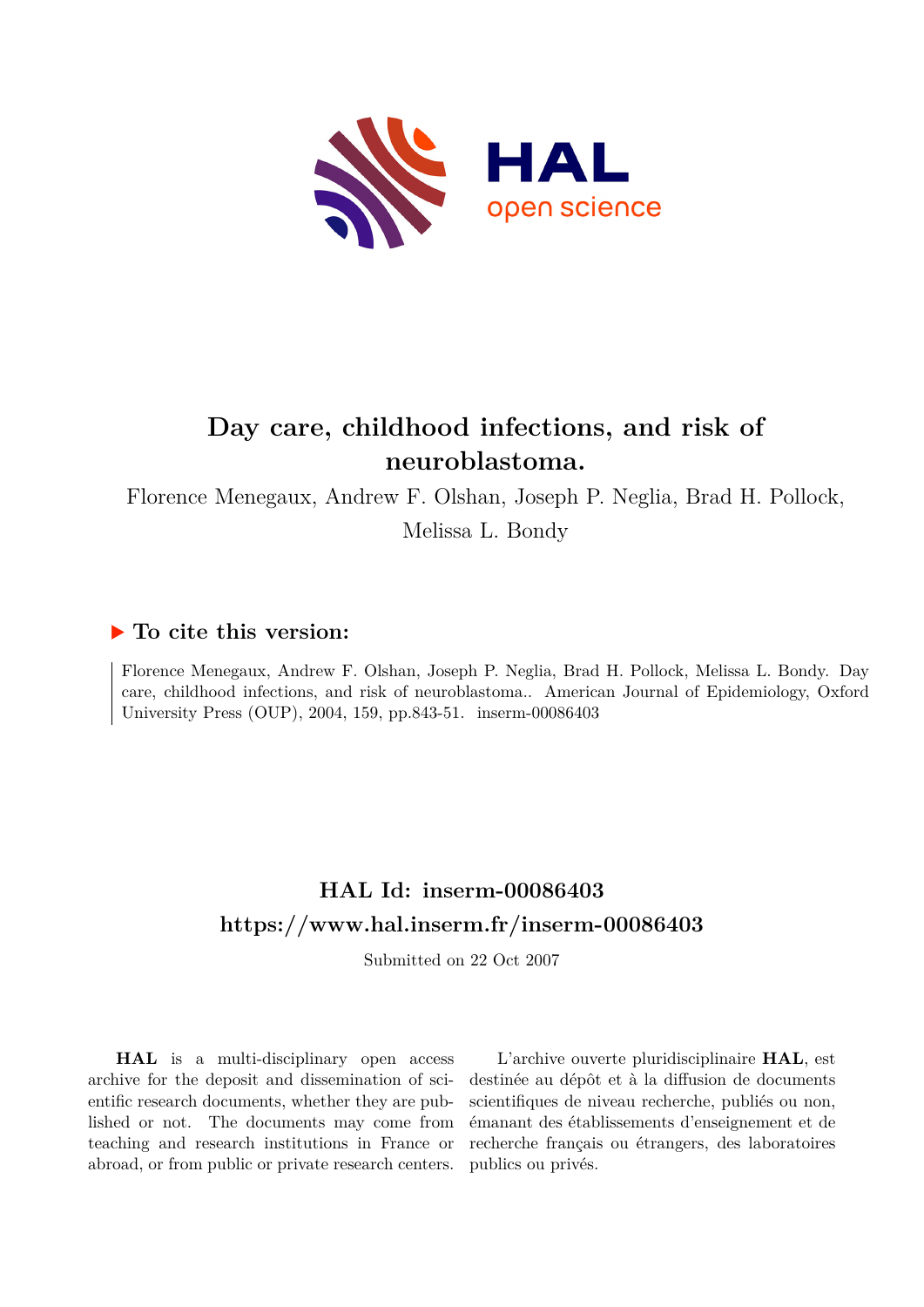## **Day Care, Childhood Infections, and Risk of Neuroblastoma**

Florence Menegaux<sup>1,2</sup>, Andrew F. Olshan<sup>1</sup>, Joseph P. Neglia<sup>3</sup> Brad H. Pollock<sup>4</sup>, Melissa L.  $Bondv^5$ 

Department of Epidemiology, School of Public Health, University of North Carolina, Chapel Hill, NC.

<sup>2</sup>Institut National de la Santé et de la Recherche Médicale, INSERM U170-IFR69, 94800 Villejuif, France.

<sup>3</sup> Department of Pediatrics, University of Minnesota, Minneapolis, MN

<sup>4</sup> Center for Epidemiology and Biostatistics, University of Texas Health Science Center at San Antonio, San Antonio, TX.

<sup>5</sup> Department of Epidemiology, MD Anderson Cancer Center, University of Texas, Houston, TX.

Correspondence to:

Andrew F. Olshan, PhD Children's Oncology Group P.O. Box 60012 Arcadia, CA 91066-6012 Ph:  $(626)$  447-0064 $\times$ 228 Fax: (626) 445-4334 Email: andy olshan@unc.edu Cc: smason@childrensoncologygroup.org

Running head: Day Care, Childhood Infection, Allergy and Neuroblastoma.

Abstract Word Count: 182

Text Word Count: 2,383

**This is a pre-copy-editing, author-produced PDF of an article accepted for publication in American Journal of Epidemiology following peer review. The definitive publisher-authenticated version Am J Epidemiol 2004; 159:843-851. is available online at: http://aje.oxfordjournals.org/cgi/content/full/159/9/843.**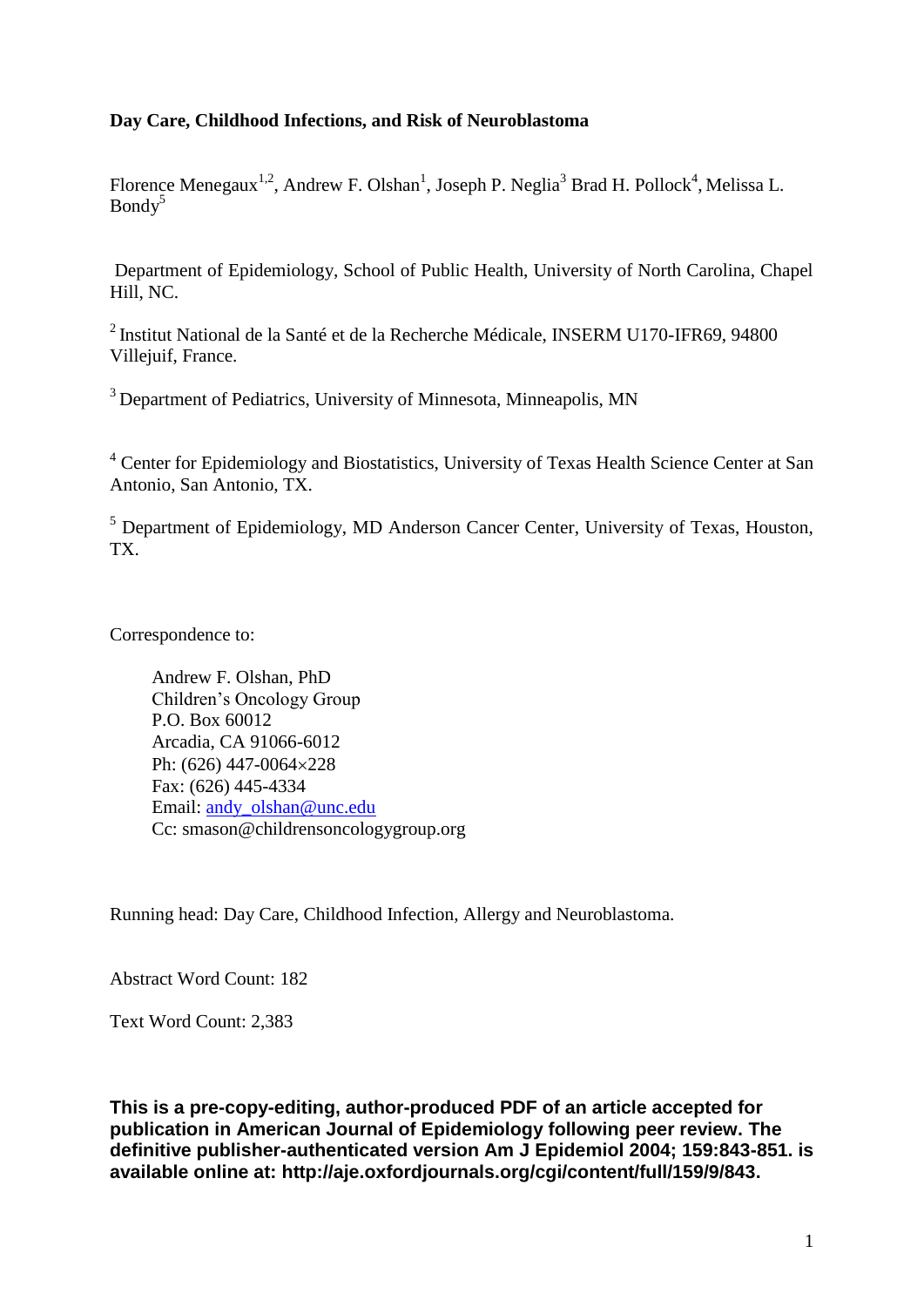#### ABSTRACT

Neuroblastoma is the most common cancer in infants worldwide but little is known about its etiology. Infectious etiologies involving the immune system have been hypothesized for some childhood cancers, especially leukemia, but the role of infectious agents in neuroblastoma has not been fully investigated. We used data from a large case-control study conducted by the Children's Oncology Group over the period 1992-1994 in United States or Canada to investigate if there was any relation between day care attendance, childhood infections, allergies and neuroblastoma. We interviewed mothers of 538 case and 504 age-matched control children by telephone about several factors including pregnancy, medical history, lifestyle, and childhood medical conditions and exposures. Our results suggested decreased risks associated with day care attendance (odds ratio (OR) = 0.81; 95% confidence interval ([CI]: 0.56-1.17), childhood infectious diseases (chickenpox, mumps, red and German measles) (OR =  $0.60$ ;CI: 0.39-0.93) and allergies (OR =  $0.68$ ; CI: 0.44-1.07). We found reduced neuroblastoma risk associated with markers of potential childhood infections, which suggests a possible role of infectious agents in neuroblastoma etiology. Future epidemiologic studies should incorporate more direct infection data.

Keywords: Neuroblastoma; Day Care; Infection; Allergy; Childhood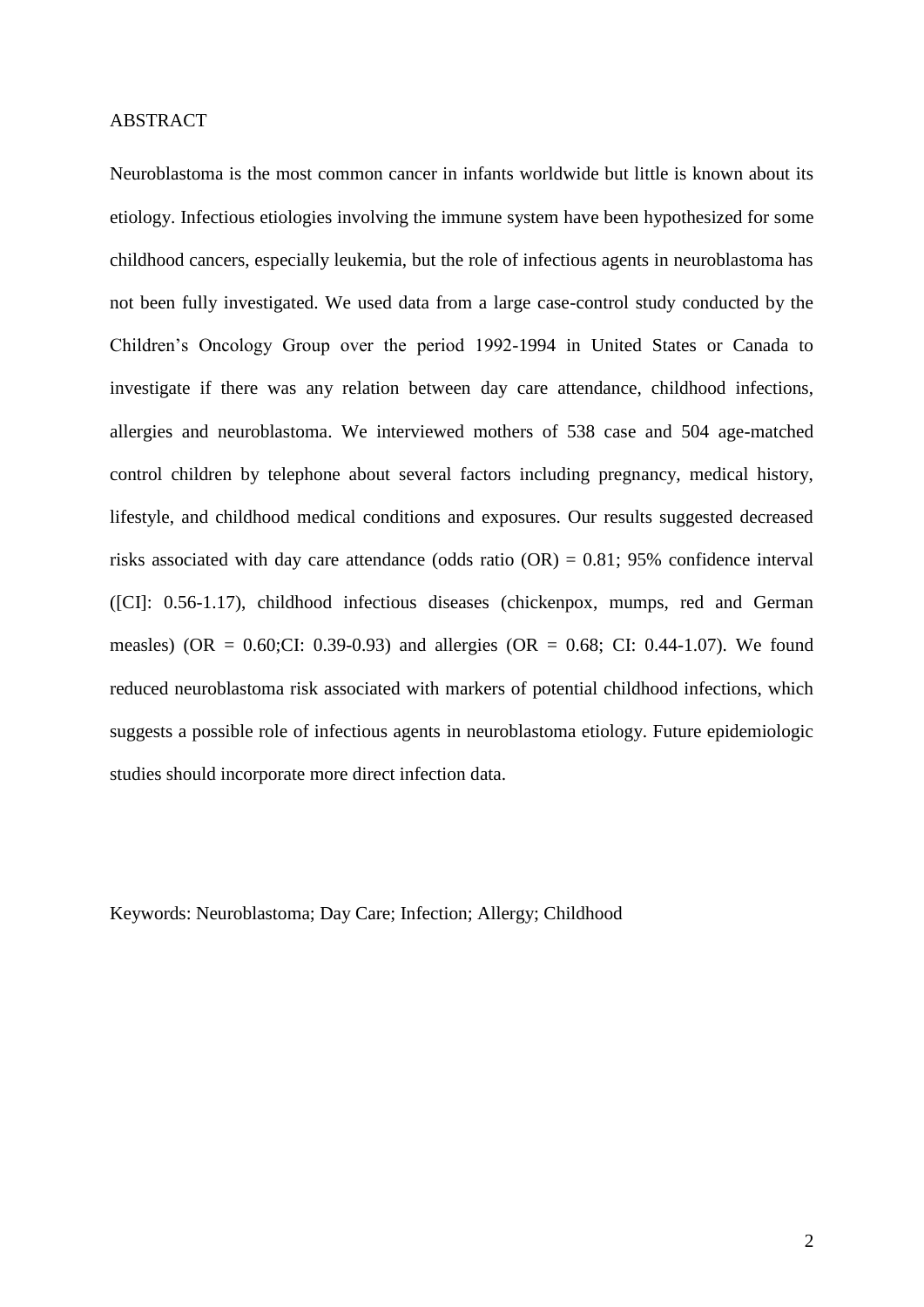Neuroblastoma is an embryonal malignancy of the sympathetic nervous system that derives from primordial neural crest cells. It is the third most common cancer in children and the most common tumor in infants (1). In an analysis of United States Surveillance Epidemiologic End Results (SEER) incidence data, 41 percent of infant neuroblastomas were diagnosed during the first 3 months of life (2). Little is known about the etiology of neuroblastoma and the relatively young age at onset has led researchers to investigate parental factors before conception or during gestation. These factors have included occupation, smoking and alcohol consumption, medication use during pregnancy, pregnancy history, and birth characteristics (3). Associations between these factors and neuroblastoma risk have been inconsistent (2, 3).

Infections are suspected to play a role in the etiology of some childhood cancers, especially childhood acute leukemia and Hodgkin disease (4-6). Kinlen postulated that childhood leukemia is a rare response to a specific infection, and the risk of infection increases through the mixing of populations (7-9). Greaves hypothesized that childhood leukemia may result from a two-step process, with a first step possibly an in utero mutation in a small population of cells. The second step, a postnatal event, may be an additional mutation or proliferation of the initially mutated cell population. It has been suggested that the second event may result from exposure to an infectious agent. By contributing to the normal maturation of the immune system and the establishment of immunocompetence, early common infections or factors that favor infections in early childhood would protect the child against leukemia, while relative isolation would make the child more vulnerable (10, 11). In fact, several studies observed that the risk of childhood leukemia might be reduced by day care attendance (12-14), breast-feeding (6, 13, 15-19), early common infections (14, 20, 21), or population mixing (22-26). Moreover, a recent analysis of data from the present neuroblastoma study found a reduced odds ratio for breast-feeding (27). In this context,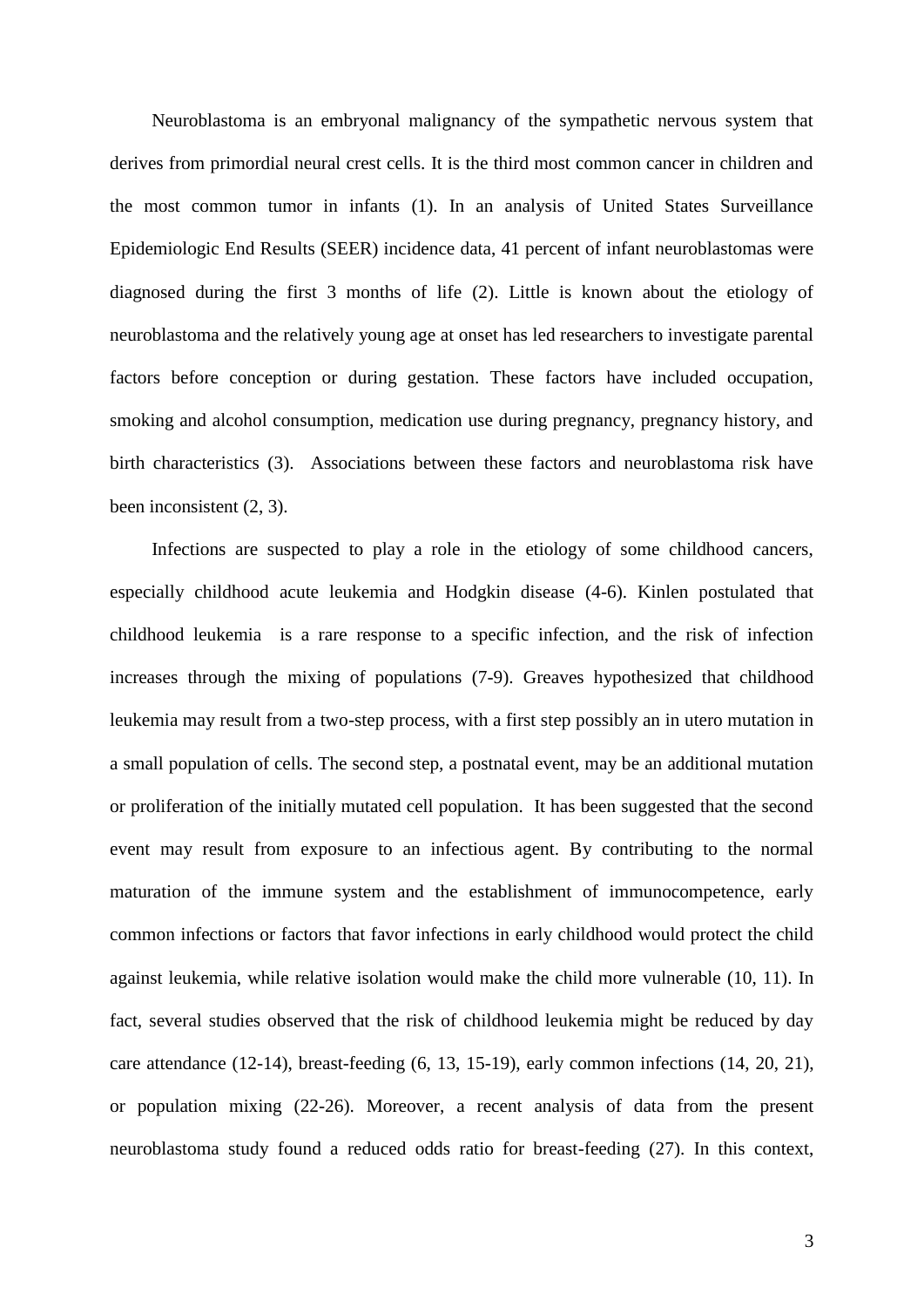factors that influence children's immune systems are of special interest. To our knowledge, the relationship between neuroblastoma and factors related to the immune system have never been investigated fully. This paper focuses on markers of childhood infections and immune response, including day care attendance, birth order, childhood infections and allergies in relation to neuroblastoma.

#### **MATERIALS AND METHODS**

## **Study population**

Details of this study have been published elsewhere (28). Cases were children and young adults under 19 years old who were newly diagnosed with neuroblastoma between May 1, 1992 and April 30, 1994 at any of 139 participating hospitals in the United States and English-speaking Canada. The hospitals were members of one of two collaborative pediatric clinical trials groups, the Children's Cancer Group and the Pediatric Oncology Group (29). The two groups merged to form the Children's Oncology Group. Treating physicians gave us permission to approach parents of patients about participation in the study. Criteria for inclusion of eligible cases were availability of the biological mother for interview, a telephone in the home, and the ability of the mother to speak English or Spanish. Among 741 potentially eligible cases, 538 (73 percent) case mothers were interviewed successfully. Reasons for nonparticipation of mothers included physician refusal (n=90; 12 percent) mother's refusal  $(n=57;$  eight percent), not traceable  $(n=44; \text{ six percent})$  , and other reasons  $(n=12; \text{ two}$ percent).

One control was selected for each case using a random-digit dialing method based on the first eight digits of the case's telephone number (30). Controls were individually matched to cases by telephone number and on the date of birth (within 6 months older or younger for cases diagnosed at younger than 3 years old, within 1 year older or younger for cases over 3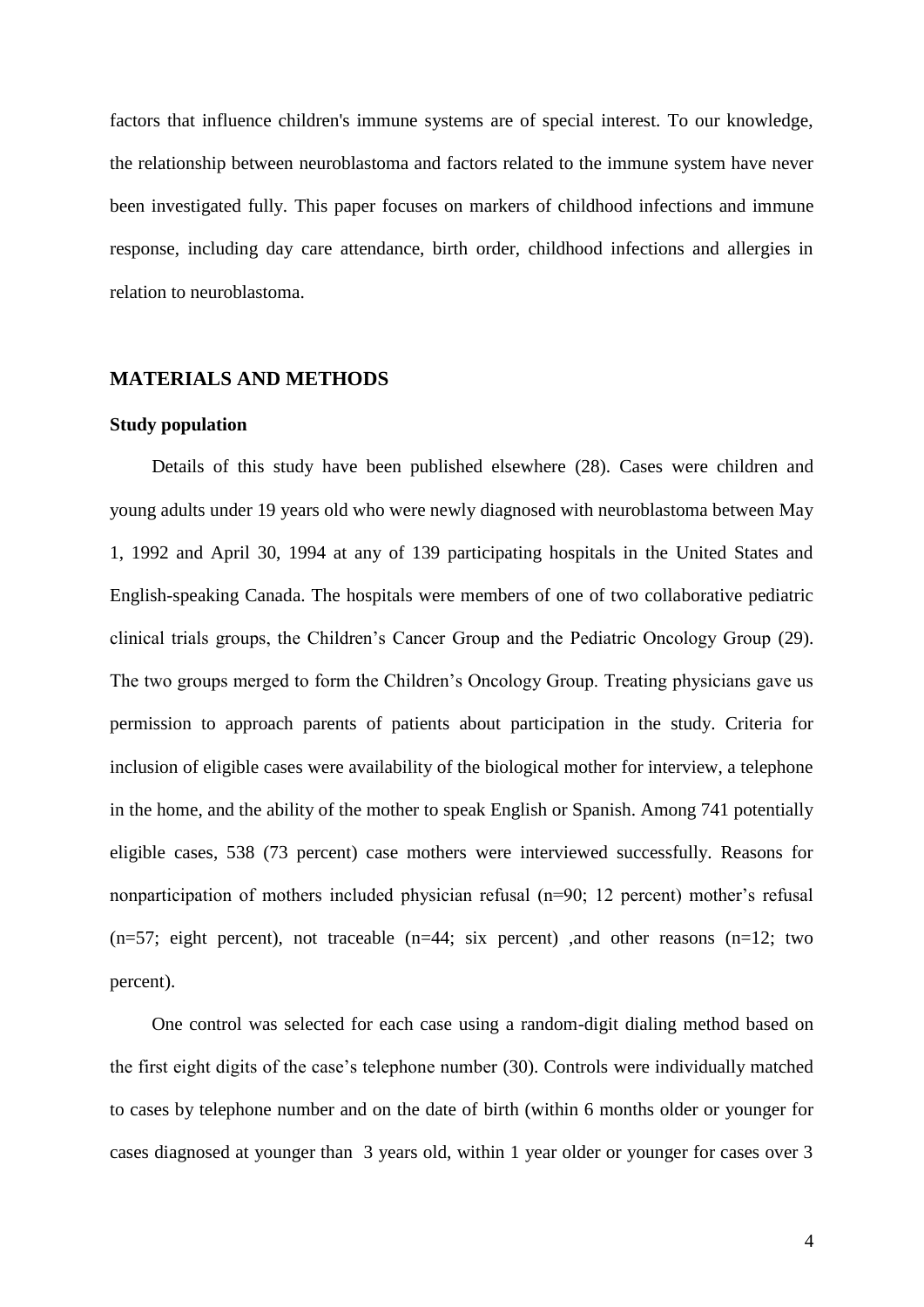years old). The parents of cases and controls were interviewed about exposures and events prior to a common reference date: the case date of diagnosis. The household random-digit dialing screening response proportion was 74 percent (31). Among 703 eligible control mothers, 504 (72 percent) completed interviews.

#### **Data collection**

Mothers of cases and controls were contacted after signed consent forms were received from responsible physicians. After initial contact, parents were sent packets that contained consent forms and interview guides to facilitate recall and increase interview efficiency. Parents' telephone interviews were conducted by trained interviewers. Parents of cases and controls were asked about demographic characteristics, occupational history, pregnancy history and birth characteristics, medication use, children's illnesses and conditions, lifestyle, and other factors. Data related to infections and factors potentially promoting infections included history of day-care attendance, birth order of index children, history of selected childhood infections, history of ear infections, history of other infections. History of children's illnesses and conditions also were collected by maternal self-report. Day-care variables included day care (ever/never), age at starting day care, age at ending day care, and number of hours per week. Selected childhood infections included chickenpox, mumps, red measles, and German measles. Mothers were asked to report conditions diagnosed by physicians. Other conditions of interest were disorders such as asthma, hay fever, eczema, and other allergies (ear throat nose allergy as rinitis and sinusitis, dermatological allergy as urticaria, contact dermatitis, food dermatitis and hypersensitivity to drugs).

#### **Statistical analysis**

All analyses were performed using the SAS computer software (version 8.1, Cary, North Carolina). The odds ratio (OR) and 95% confidence interval (CI) were estimated using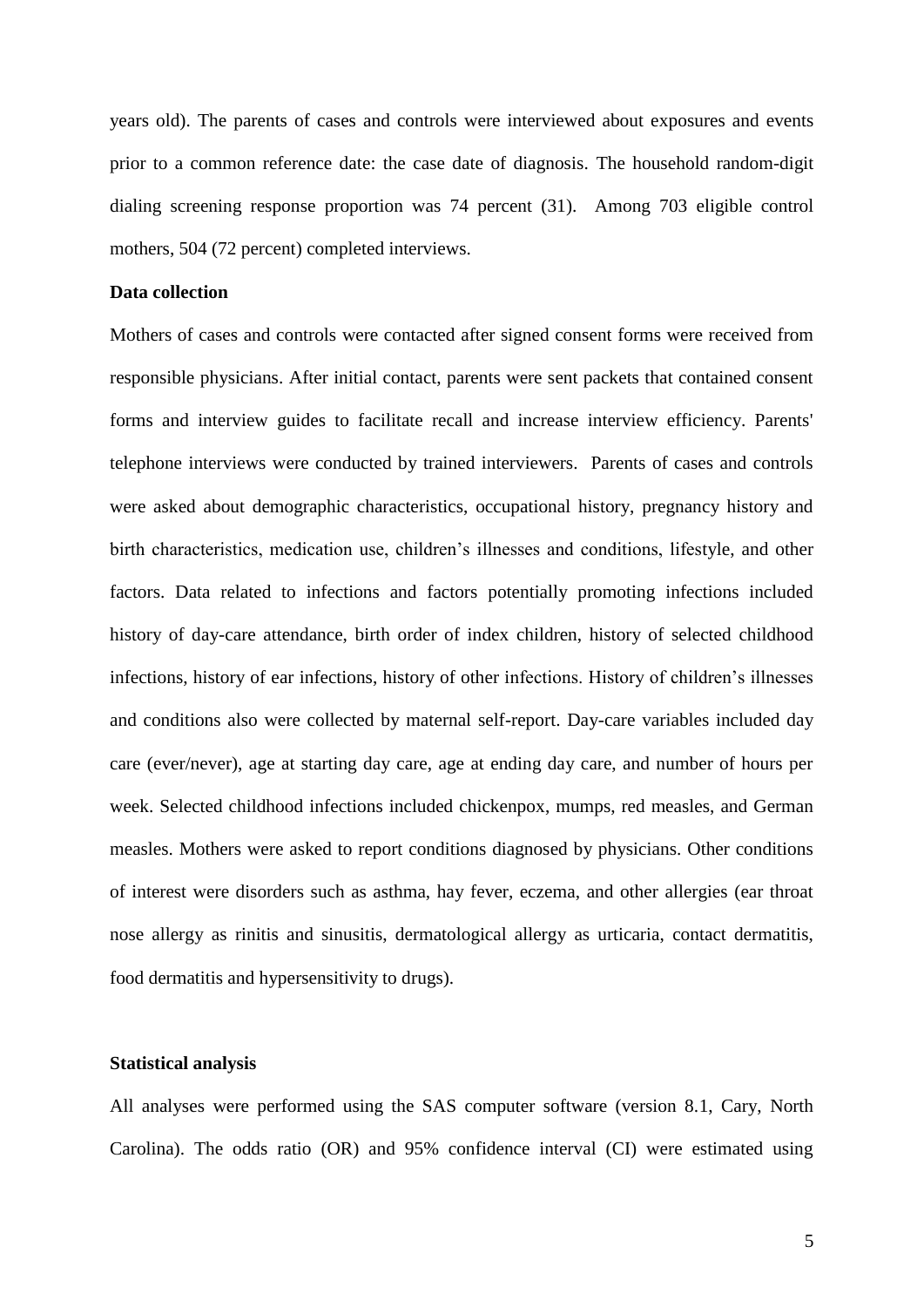unconditional logistic regression. The original matching factor, reference age at diagnosis, was taken into account in the unmatched analyses using a six-level categorical variable (< 1 year, 1-2 years, 3-4 years, 5-6 years, 7-10 years,  $\geq$  11 years). Mothers' demographic characteristics such as educational level (<high school, high school, college), maternal race/ethnicity (white, black, Hispanic, other) and mothers' report of annual total household income in birth year (<\$10,000, \$10-20,000, \$21-30,000, \$31-40000, \$41-50,000 >\$50,000) also were included in analyses as potential confounders. Conditional logistic regression using the 504 matched pairs did not differ materially from the unconditional logistic regression analyses. Day care was defined as day care attendance outside the home. We used four different variables: a dichotomous variable (ever/never), age child started day care, day-care duration, and total hours day care exposure which combined day care duration and number of hours attended per week. We analyzed the day care measures excluding the year before diagnosis to eliminate the potential of the disease to affect day care utilization. The year before diagnosis has been excluded for both cases and controls, the year before diagnosis for controls is the year before the reference date. Childhood infections and allergies were analyzed in children older than 1 year. We included 538 cases and 504 controls in the analysis.

### **RESULTS**

Among case children, 38 percent were less than 1 year old at diagnosis, 35 percent were 1 to 2 years of age, 17 percent 3 to 4 years, and 10 percent were 5 years old or more. Slight case-control differences were found for gender, maternal race, and maternal age at birth (table 1). More case mothers than control mothers had low educations ( $OR <$  high school vs. college= 1.4; CI = 0.9-2.2). The proportion of cases from lower-income households ( $\leq$  \$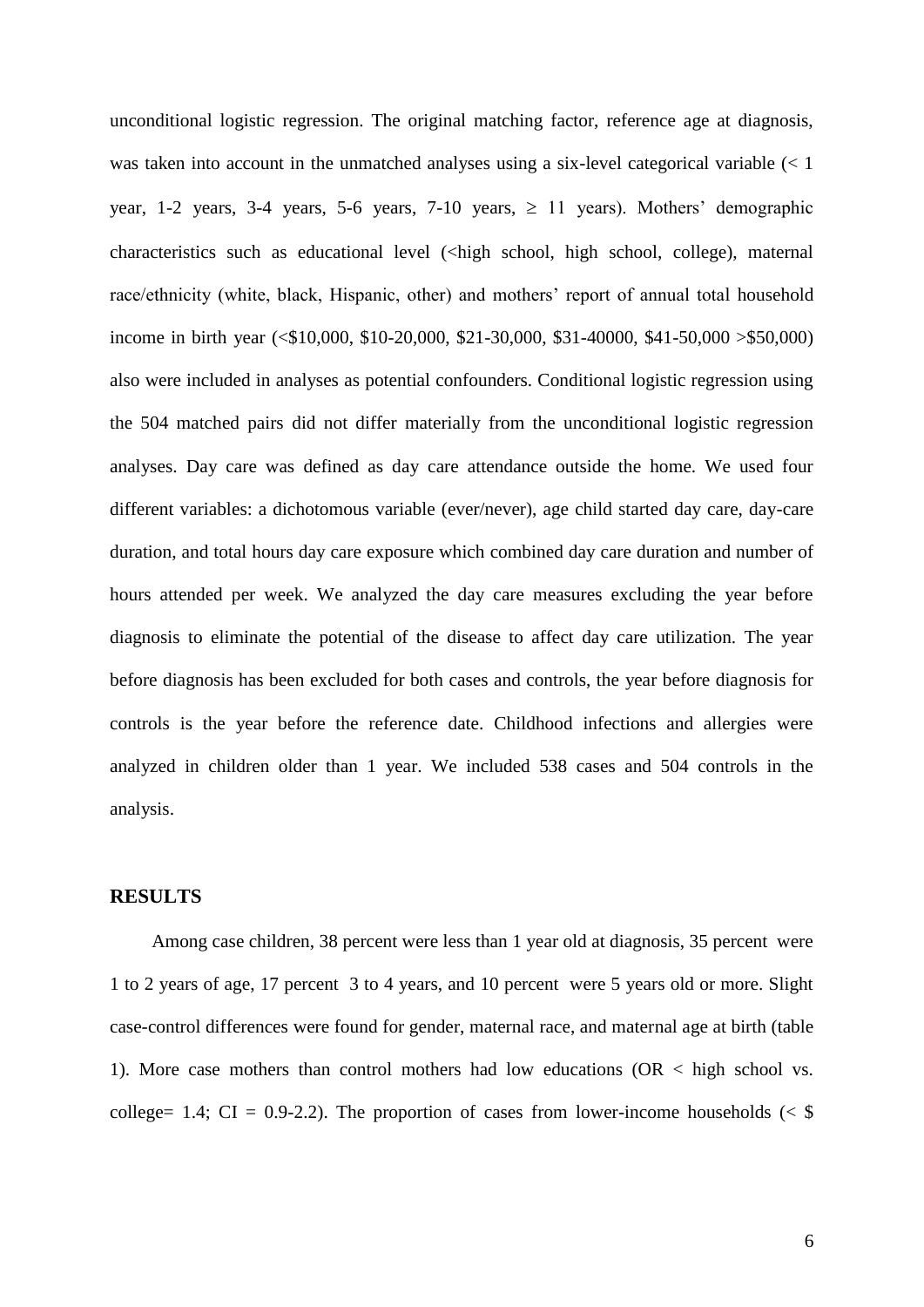10,000 annually) and higher-income households  $(5 \times 50,000)$  annually) were higher than among controls.

Twenty-two percent of cases and 28 percent of controls ever attended day care ( $OR =$ 0.81; 95 percent  $CI = 0.56-1.17$ ) (table 2). Day care duration of 6 months or more and total hours day care exposure of 500 hours or more suggested a decreased risk for neuroblastoma  $(OR = 0.75; 95$  percent  $CI = 0.52-1.10; OR = 0.74, 95$  percent  $CI = 0.51-1.09$ ; respectively). Our results were more pronounced when the year before diagnosis was not excluded:  $OR =$ 0.74; 95 percent CI = 0.55-0.99 for day care ever/never, OR = 0.66; 95 percent CI = 0.48-0.90 for day care duration of 6 months or more, and  $OR = 0.65$ ; 95 percent  $CI = 0.47 - 0.89$  for total hours day care exposure of 500 hours or more. The analyses were adjusted for child's diagnosis reference age, household income and mother's education, all results remained unchanged after adjustment.

We found strong inverse association in children who were breast-fed and ever attended day care, with an OR of 0.46 (95 percent CI =  $0.28-0.74$ ) while ORs were 0.71 (95 percent CI = 0.48-1.04) and 0.85 (95 percent  $CI = 0.48$ -1.52), respectively for children who were breastfed only and children who ever attended day care only. Moreover, an OR of 0.36 (95 percent  $CI = 0.16-0.81$  for children who attended day care 6 months or more and children who were breast-fed more than 6 months was observed (table 4). We did not find any association between birth order and neuroblastoma (OR for three or more siblings compared with one sibling = 0.94, 95 percent CI =  $0.67 - 1.31$ ).

We found an inverse association between any selected childhood infections (chickenpox, mumps, German measles, and red measles) and neuroblastoma ( $OR = 0.60$ ; 95 percent  $CI = 0.39 - 0.93$ ) (table 3). The association was stronger for children who had two or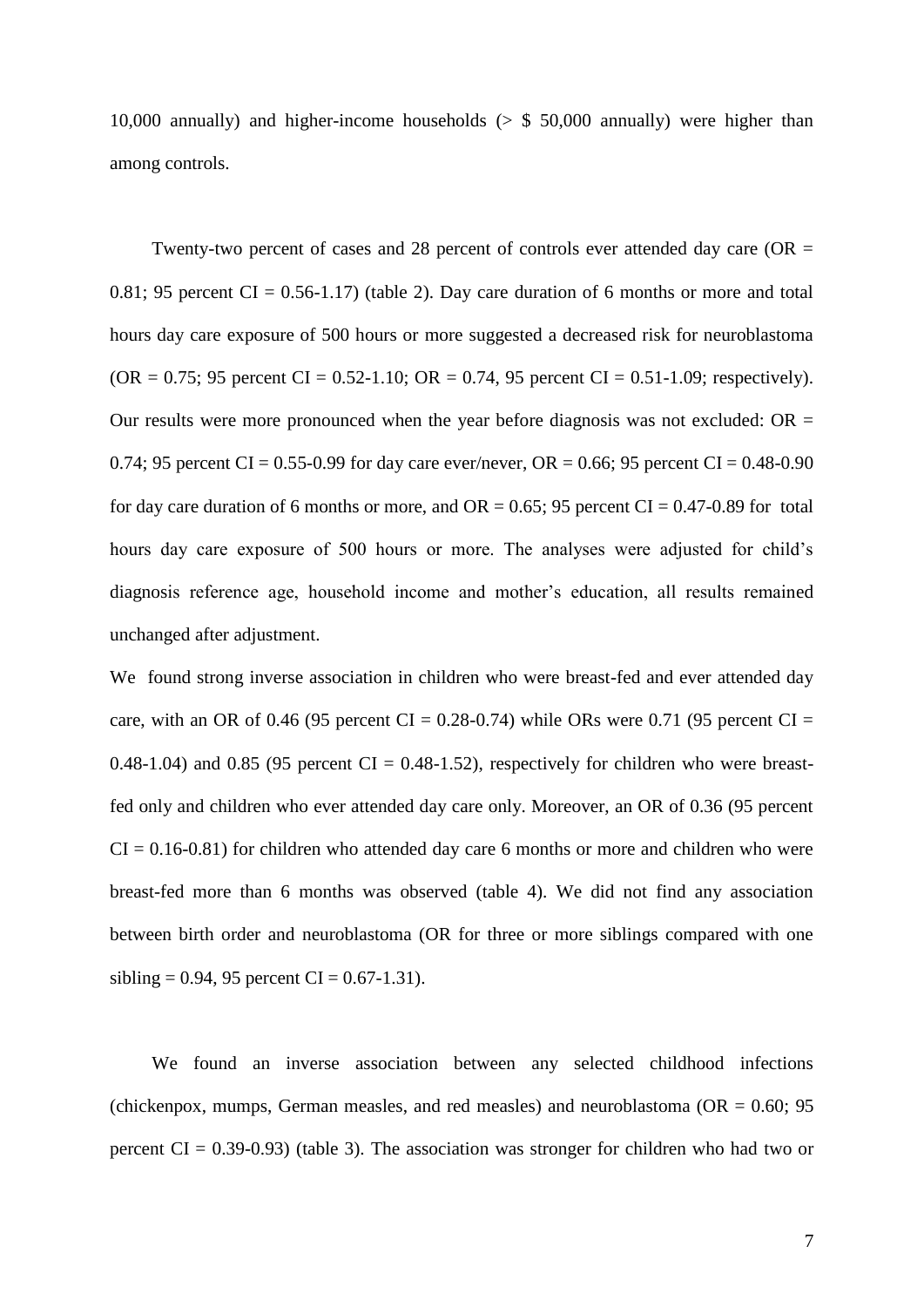more infectious diseases (OR =  $0.13$ ; 95 percent CI =  $0.02$ -0.65), although the result is based on small numbers. Ear infections were associated with elevated odds ratios ( $OR = 1.76$ ; 95 percent  $CI = 1.20 - 2.58$ ). Decreased risk was found for history of hay fever, asthma, or any allergy (OR = 0.43; 95 percent CI = 0.18-1.04; OR = 0.69; 95 percent CI = 0.36-1.34; OR = 0.68; 95 percent CI =  $0.44$ -1.07, respectively). There was a general pattern of lower risks for day care and breast-feeding with ear infections and other infections but not with infantile disease (table 4).

#### **DISCUSSION**

Our results suggest that day care attendance, selected childhood infections, and certain allergic disorders were associated with a reduced risk of neuroblastoma, although odds ratios for ear infection and other infections were elevated. The strengths of our study included a large sample, a detailed interview-administered questionnaire, and extensive collection of covariate information. However, our results should be considered in light of potential study limitations.

Response proportions in case and control groups were below 75 percent, which might indicate selection bias. We did not have direct information to characterize nonrespondents. Potential differences in the response proportions among mothers of cases and controls can result in socioeconomic-related differences. Day care attendance is more common among children of women with higher educations and incomes. Control mothers who participated in this study had slightly higher educations and household incomes than cases. The results remained unchanged after adjustment for these socioeconomic factors, but we cannot rule out the possibility that residual confounding by socioeconomic status or other unmeasured characteristics associated with participation among controls influenced our results.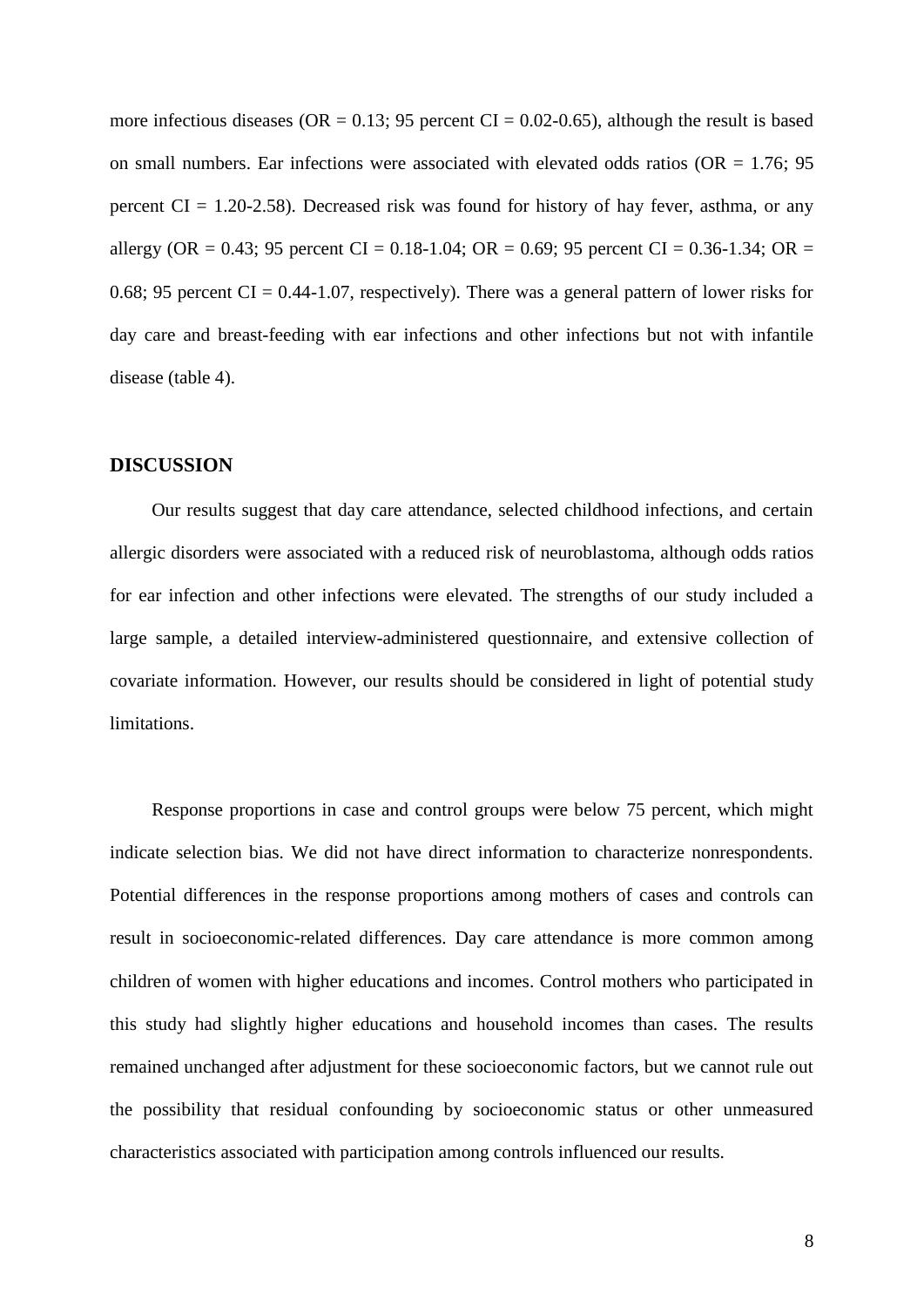Another concern is maternal recall, especially differential recall patterns. Maternal recall bias related to day care information seems unlikely, recall of childhood diseases and infections may have led to misclassification. Ten years ago, a British study investigated mother's reports of childhood infections and their concordance with general practitioner records. Questions of two types were asked about infections : closed-ended questions were used for specific childhood infections as chickenpox, mumps, red measles, and German measles, and open-ended questions were asked for other infections. Specific childhood infections were systematically reported more often by mothers compared with general practitioners' records. Mother's reports might be considered the preferred data source for these specific infections that often do not require consultation with a physician. However, for report of other infections obtained by open-ended questions, the accuracy of mothers' recall was poor. In our study, questions about infections were asked with closed-ended questions for specific infections (chickenpox, mumps, red and German measles, and ear infections) and open-ended questions for other infections. Thus, with respect to misclassification, we could consider our results concerning specific infections as more valid than results for other infections. Another potential bias is that the cases' diseases might have reduced their day care attendance . We excluded the year before diagnosis to minimize potential for this bias.

To our knowledge this was the first study to evaluate the effect of markers of childhood infections and immune responses on risk of neuroblastoma. A recent analysis of data from the present neuroblastoma study found reduced ORs for children who breast-fed (27) and encouraged us to investigate the leukemia "infectious hypothesis" for neuroblastoma. Interestingly, we found a decreased risk of neuroblastoma for children who attended day care. Some recent studies of childhood acute leukemia found similar inverse association with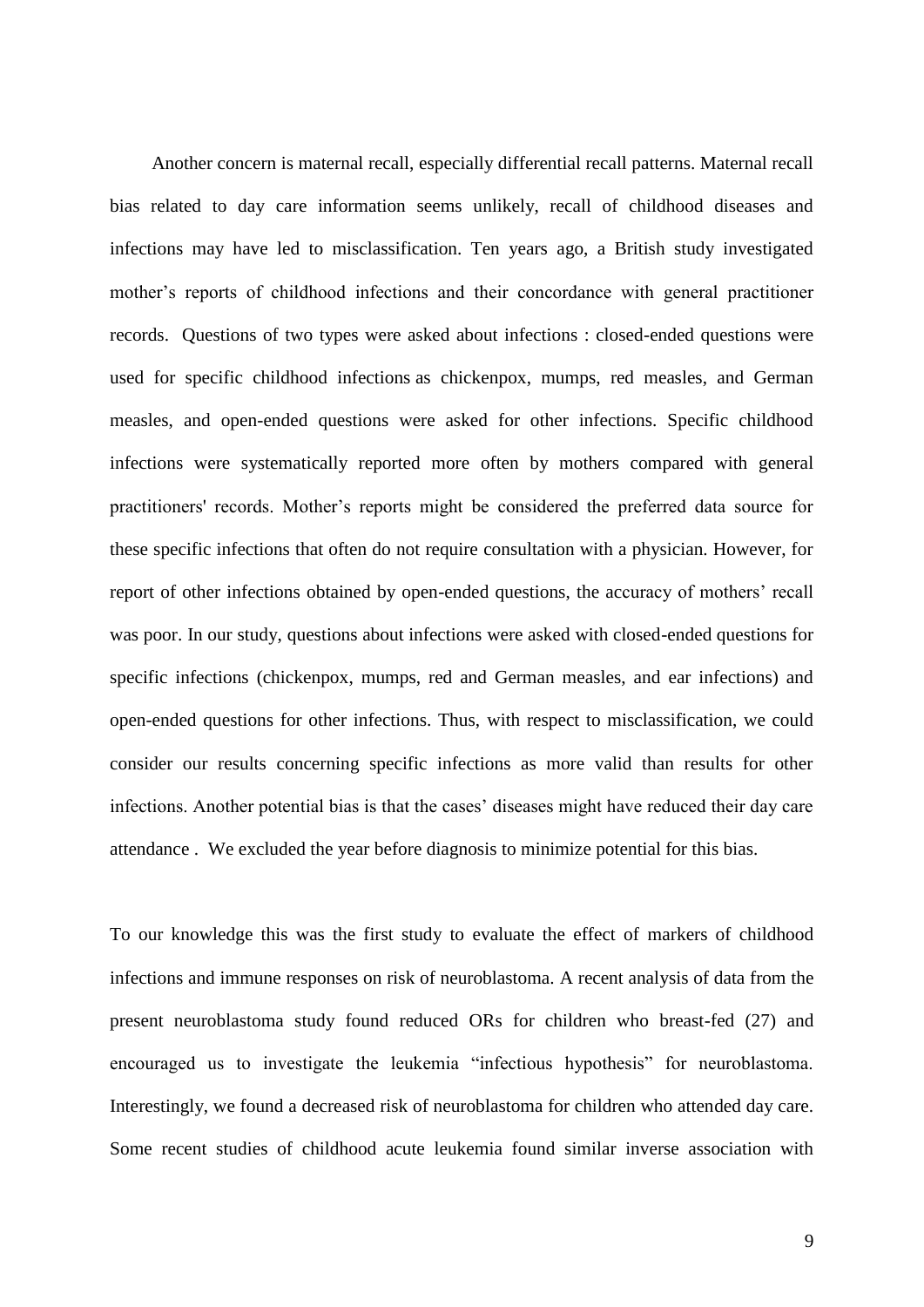breast-feeding (6, 13, 15-19) and day care (12-14). Day care and breastfeeding together further reduced the risk of neuroblastoma. Some of the infection and breastfeeding results indicated a reduced risk but were based on a small number of subjects. Our previous analysis of breastfeeding and neuroblastoma found a pattern of reduced risk with breastfeeding (27). The results of this study and the earlier report suggest that breastfeeding in combination with other factors deserves further investigation.

We observed reduced ORs for the usual childhood infectious diseases (chickenpox, mumps, German and red measles), that have never been investigated before in relation to neuroblastoma. Results on association between conditions such as chickenpox, measles, rubella, mumps, and childhood leukemia have been mixed (14, 15, 20, 21, 32, 33). Allergic disorders also were of interest because they involve challenges to the immune system. We observed reduced OR with hay fever and asthma. An inverse association between allergies and neuroblastoma also was found by Schuz et al. (34).

The biologic mechanisms that explain our findings are unclear at present. An infectious etiology or immunologic modifiers for neuroblastoma development have not been prominent hypotheses. Nonetheless, there are several lines of laboratory research that provide some clues. There has been significant interest in the mechanisms responsible for high spontaneous regression rate of neuroblastoma (the second highest of any human cancer). One possible mechanism involves immunologic factors and recent studies have reported that the presence of natural immunoglobulin (Ig)M antibodies was cytotoxic for human neuroblastoma cells *in vitro* and *in vivo* (35, 36). Another relevant research area involves investigation of viral etiology. A recent study suggested that the BK polyomavirus was associated with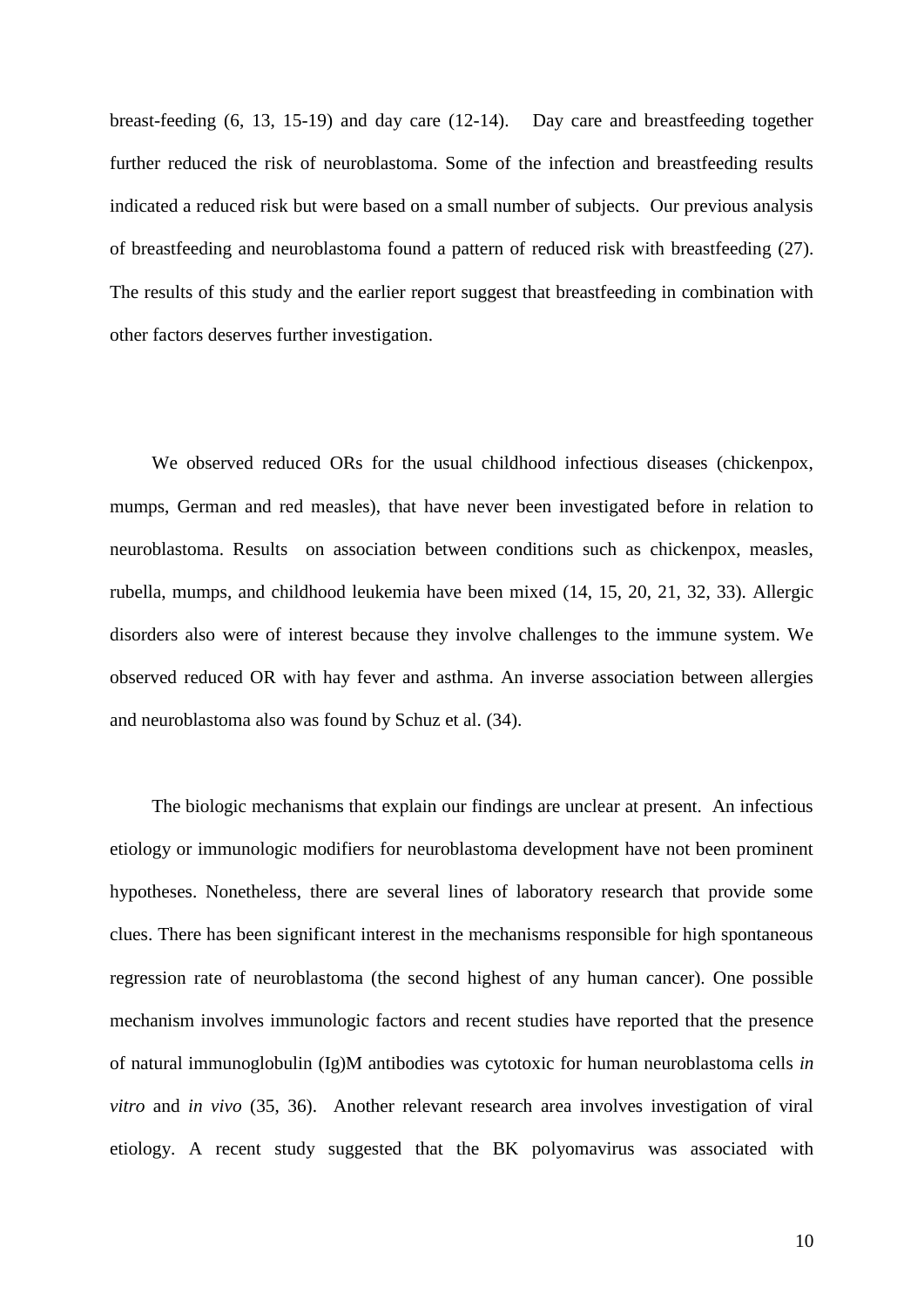neuroblastoma. The virus is a relatively common childhood infection without symptoms, but latent or persistent infections may become reactivated. The study found BK virus DNA in the tumor cells of 17 of 18 neuroblastomas, but not in any of five normal adrenal medullas (37). Another common early childhood polyomavirus, the human neurotrophic JC virus, has been associated with pediatric medulloblastomas (38, 39). Although far from definitive, these disparate findings suggest that infectious agents and immune response may influence the risk of pediatric solid tumors.

Future epidemiologic studies should incorporate more direct measures of infection. Additional laboratory studies that evaluate immunologic influences on the development, progression, and regression of neuroblastoma also are warranted.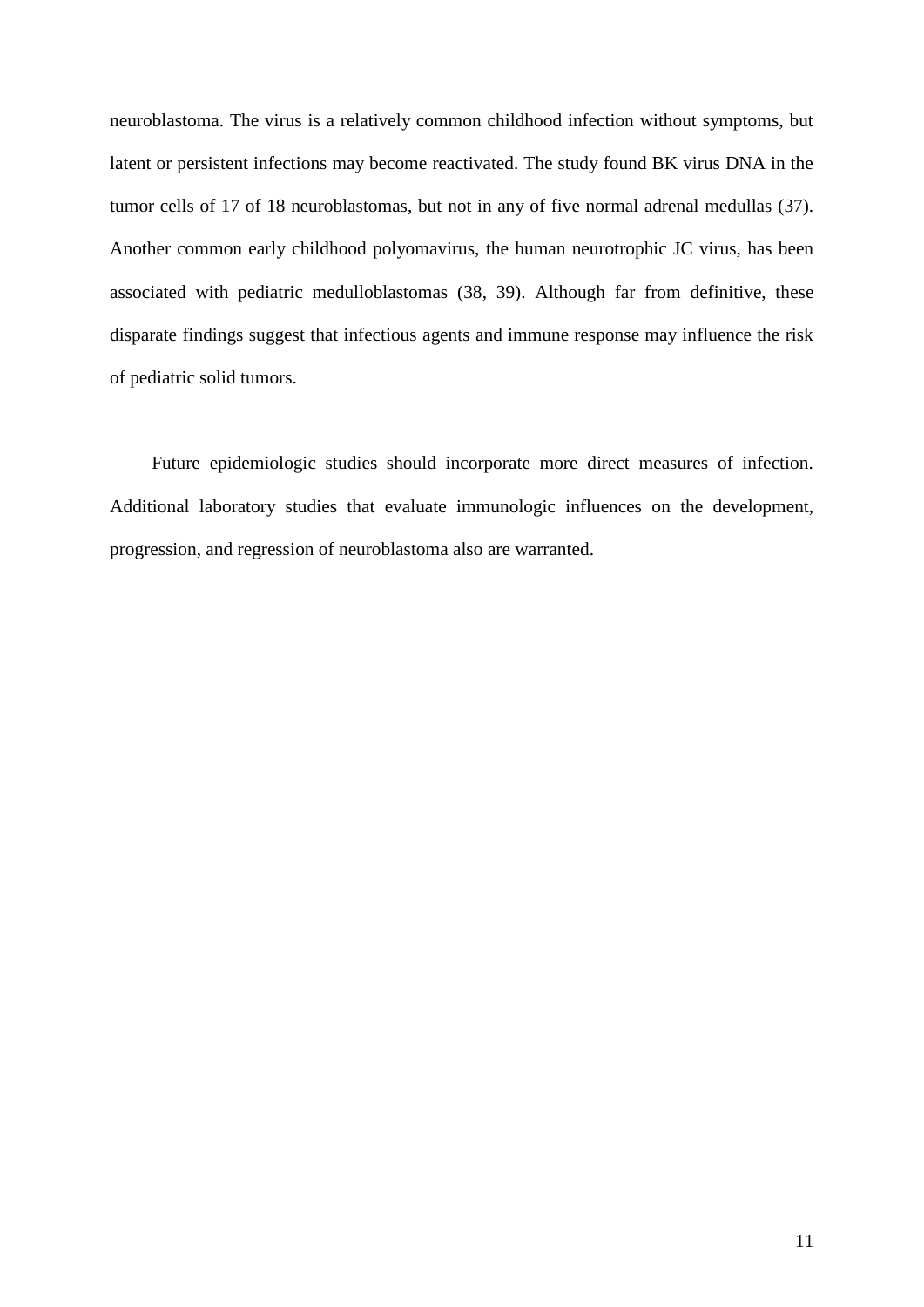## **ACKNOWLEDGMENTS**

This study was supported in part by grant CA57004 from the National Cancer Institute. Contributing Children's Cancer Group and Pediatric Oncology Group investigators, institutions, and grant numbers are given in the Appendix. This work was also supported by the Association pour la Recherche contre le Cancer (ARC) and in part by a grant from the National Institute of Environmental Health Sciences (P30ES10126). We wish to thank Drs. David Savitz and Charles Poole for their advice and Drs. Julie Ross and Les Robison for helpful comments on an earlier draft.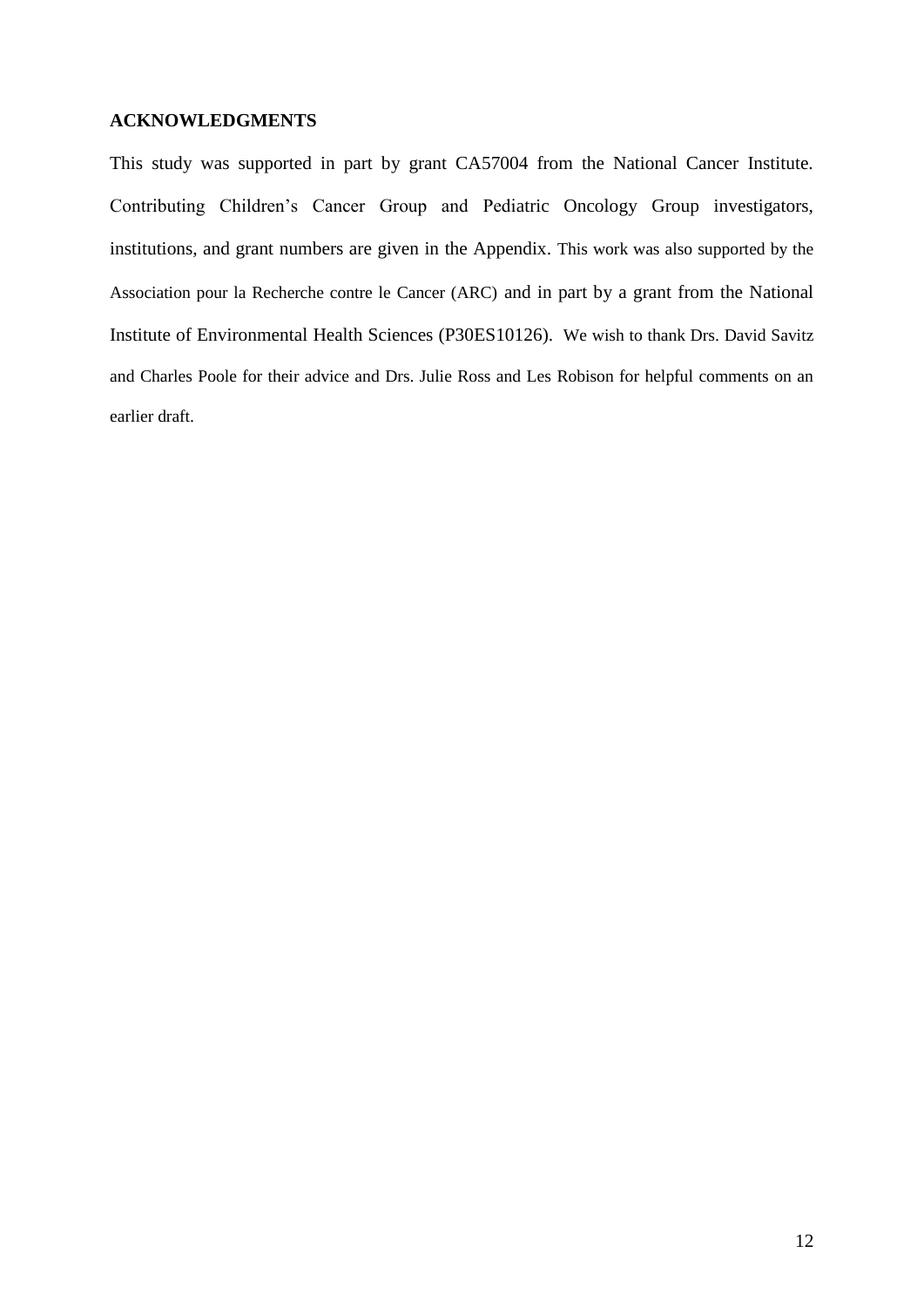## **REFERENCES**

1. Gurney JG, Davis S, Severson RK, Fang JY, Ross JA, Robison LL. Trends in cancer incidence among children in the U.S. Cancer 1996;78:532-41.

2. Goodman MT, Gurney JG, Smith MA, Olshan AF. Sympathetic nervous system tumors. In: Ries LAG, Smith MA, Gurney JG, Linet M, Tamra T, Young JL, Bunin GR (eds). Cancer Incidence and Survival among Children and Adolescents: United States SEER Program 1975- 1995, National Cancer Institute, SEER Program. NIH, Bethesda, MD. 1999.

3. Olshan AF, Bunin GR. Epidemiology of neuroblastoma. In: Brodeur GM, Sawada T, Tsuchida Y, Voute PA, editors. Neuroblastoma. Amsterdam, The Netherlands. Elsevier 2000:33-39.

4. Greaves MF. Speculations on the cause of childhood acute lymphoblastic leukemia. Leukemia 1988;2:120-5.

5. Kinlen L. Evidence for an infective cause of childhood leukaemia: comparison of a Scottish new town with nuclear reprocessing sites in Britain. Lancet 1988;2:1323-7.

6. Davis MK. Review of the evidence for an association between infant feeding and childhood cancer. Int J Cancer Suppl 1998;11:29-33.

7. Kinlen LJ, Clarke K, Hudson C. Evidence from population mixing in British New Towns 1946-85 of an infective basis for childhood leukaemia. Lancet 1990;336:577-82.

8. Kinlen LJ, Dickson M, Stiller CA. Childhood leukaemia and non-Hodgkin's lymphoma near large rural construction sites, with a comparison with Sellafield nuclear site. BMJ 1995;310:763-8.

9. Kinlen LJ, Petridou E. Childhood leukemia and rural population movements: Greece, Italy, and other countries. Cancer Causes Control 1995;6:445-50.

10. Greaves MF, Alexander FE. An infectious etiology for common acute lymphoblastic leukemia in childhood? Leukemia 1993;7:349-60.

11. Greaves MF. Aetiology of acute leukaemia. Lancet 1997;349:344-9.

12. Petridou E, Kassimos D, Kalmanti M, et al. Age of exposure to infections and risk of childhood leukaemia. BMJ 1993;307:774.

13. Infante-Rivard C, Fortier I, Olson E. Markers of infection, breast-feeding and childhood acute lymphoblastic leukaemia. Br J Cancer 2000;83:1559-64. 14. Perrillat F, Clavel J, Auclerc MF, et al. Day-care, early common infections and childhood acute leukaemia: a multicentre French case-control study. Br J Cancer 2002;86:1064-9.

15. Schuz J, Kaletsch U, Meinert R, Kaatsch P, Michaelis J. Association of childhood leukaemia with factors related to the immune system. Br J Cancer 1999;80:585-90.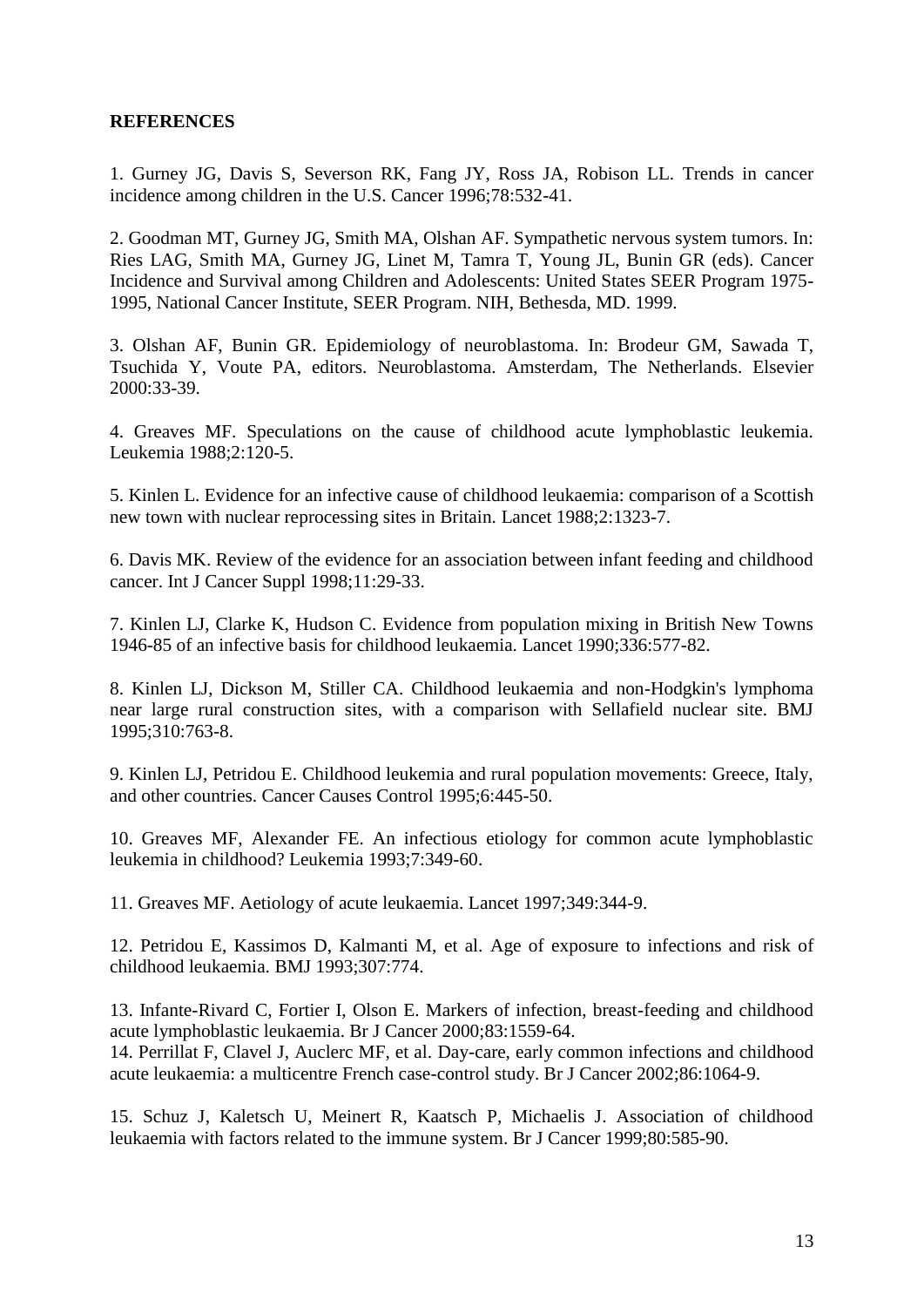16. Shu XO, Linet MS, Steinbuch M, et al. Breast-feeding and risk of childhood acute leukemia. J Natl Cancer Inst 1999;91:1765-72.

17. Smulevich VB, Solionova LG, Belyakova SV. Parental occupation and other factors and cancer risk in children: I. Study methodology and non-occupational factors. Int J Cancer 1999;83:712-7.

18. Bener A, Denic S, Galadari S. Longer breast-feeding and protection against childhood leukaemia and lymphomas. Eur J Cancer 2001;37:234-8.

19. Perrillat F, Clavel J, Jaussent I, et al. Breast-feeding, fetal loss and childhood acute leukaemia. Eur J Pediatr 2002;161:235-7.

20. van Steensel-Moll HA, Valkenburg HA, van Zanen GE. Childhood leukemia and infectious diseases in the first year of life: a register-based case-control study. Am J Epidemiol 1986;124:590-4.

21. Neglia JP, Linet MS, Shu XO, et al. Patterns of infection and day care utilization and risk of childhood acute lymphoblastic leukaemia. Br J Cancer 2000;82:234-40.

22. Dockerty JD, Cox B, Borman B, Sharples K. Population mixing and the incidence of childhood leukaemias: retrospective comparison in rural areas of New Zealand. Bmj 1996;312:1203-4.

23. Kinlen LJ. High-contact paternal occupations, infection and childhood leukaemia: five studies of unusual population-mixing of adults. Br J Cancer 1997;76:1539-45.

24. Kinlen LJ. Childhood leukaemia, population mixing, and paternal occupation. Occup Environ Med 2000;57:144.

25. Kinlen LJ, Balkwill A. Infective cause of childhood leukaemia and wartime population mixing in Orkney and Shetland, UK. Lancet 2001;357:858.

26. Kinlen LJ, Bramald S. Paternal occupational contact level and childhood leukaemia in rural Scotland: a case-control study. Br J Cancer 2001;84:1002-7.

27. Daniels JL, Olshan AF, Pollock BH, Shah NR, Stram DO. Breast-feeding and Neuroblastoma, USA and Canada. Cancer Causes Control 2002;13:401-405.

28. Olshan AF, Smith J, Cook MN, et al. Hormone and fertility drug use and the risk of neuroblastoma: a report from the Children's Cancer Group and the Pediatric Oncology Group. Am J Epidemiol 1999;150:930-8.

29. Robison LL, Buckley JD, Bunin G. Assessment of environmental and genetic factors in the etiology of childhood cancers: the Children's Cancer Group epidemiology program. Environ Health Perspect 1995;103 Suppl 6:111-6.

30. Robison LL, Daigle A. Control selection using random digit dialing for cases of childhood cancer. Am J Epidemiol 1984;120:164-6.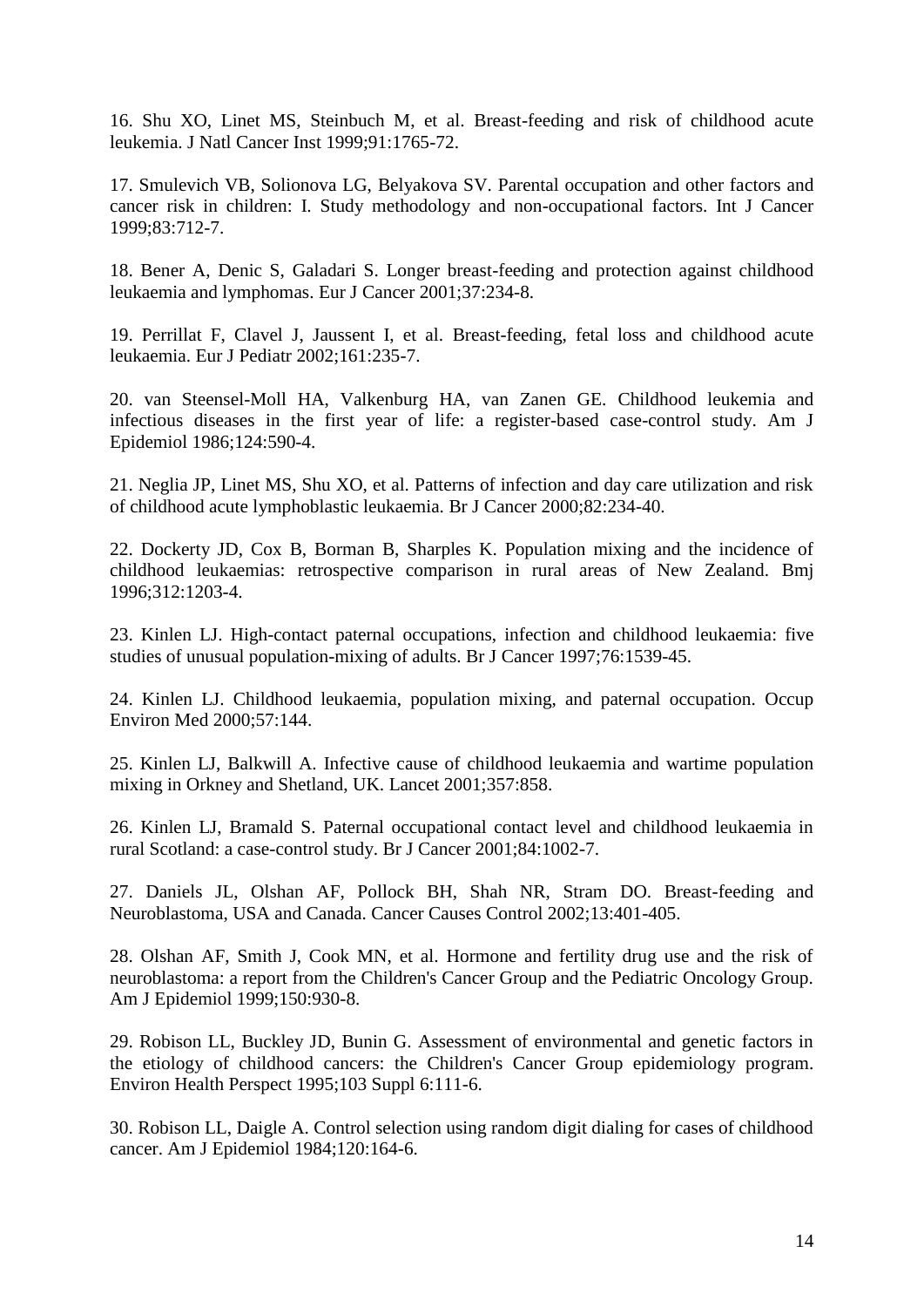31. Slattery ML, Edwards SL, Caan BJ, Kerber RA, Potter JD. Response rates among control subjects in case-control studies. Ann Epidemiol 1995;5:245-9.

32. Dockerty JD, Skegg DC, Elwood JM, Herbison GP, Becroft DM, Lewis ME. Infections, vaccinations, and the risk of childhood leukaemia. Br J Cancer 1999;80:1483-9.

33. McKinney PA, Cartwright RA, Saiu JM, et al. The inter-regional epidemiological study of childhood cancer (IRESCC): a case control study of aetiological factors in leukaemia and lymphoma. Arch Dis Child 1987;62:279-87.

34. Schuz J, Kaletsch U, Meinert R, Kaatsch P, Spix C, Michaelis J. Risk factors for neuroblastoma at different stages of disease. Results from a population-based case-control study in Germany. J Clin Epidemiol 2001;54:702-9.

35. Ollert MW, David K, Schmitt C, et al. Normal human serum contains a natural IgM antibody cytotoxic for human neuroblastoma cells. Proc Natl Acad Sci U S A 1996;93:4498- 503.

36. David K, Ollert MW, Vollmert C, et al. Human natural immunoglobulin M antibodies induce apoptosis of human neuroblastoma cells by binding to a Mr 260,000 antigen. Cancer Res 1999;59:3768-75.

37. Flaegstad T, Andresen PA, Johnsen JI, et al. A possible contributory role of BK virus infection in neuroblastoma development. Cancer Res 1999;59:1160-3.

38. Krynska B, Del Valle L, Croul S, et al. Detection of human neurotropic JC virus DNA sequence and expression of the viral oncogenic protein in pediatric medulloblastomas. Proc Natl Acad Sci U S A 1999;96:11519-24.

39. Del Valle L, Gordon J, Enam S, et al. Expression of human neurotropic polyomavirus JCV late gene product agnoprotein in human medulloblastoma. J Natl Cancer Inst 2002;94:267-73.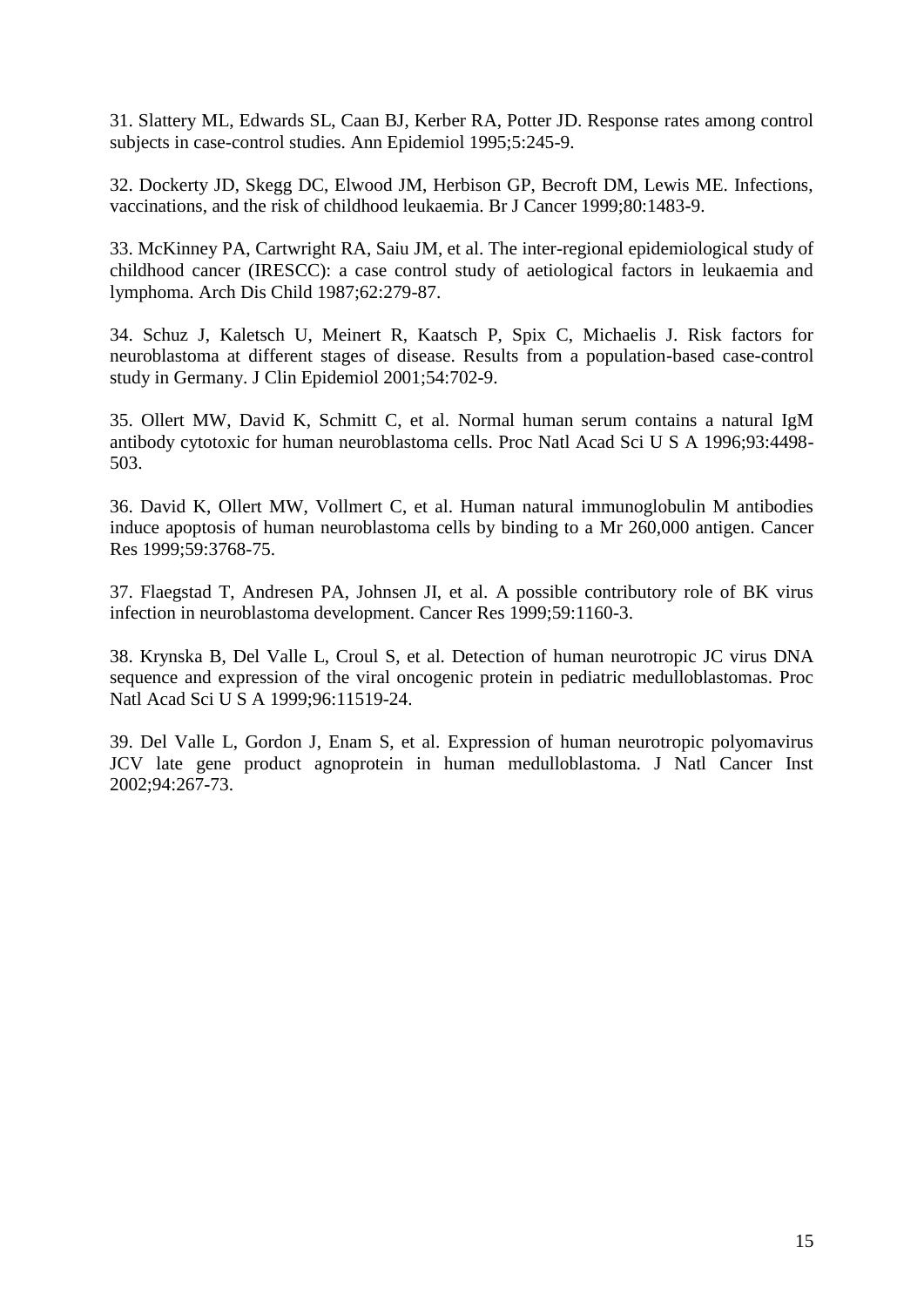|                                 | Cases       |                | Controls             |              | $OR^*$ | 95% CI+     |
|---------------------------------|-------------|----------------|----------------------|--------------|--------|-------------|
|                                 | $N^{\circ}$ | $\%$           | $\mathbf{N}^{\circ}$ | $\%$         |        |             |
| Gender                          |             |                |                      |              |        |             |
| Male                            | 301         | 56             | 251                  | 50           | 1.0    | reference   |
| Female                          | 237         | 44             | 253                  | 50           | 0.8    | $0.6 - 1.0$ |
| Mother's age at birth (years)   |             |                |                      |              |        |             |
| < 20                            | 48          | 9              | 35                   | 7            | 1.3    | $0.8 - 2.1$ |
| $20 - 24$                       | 119         | 22             | 110                  | 22           | 1.1    | $0.8 - 1.5$ |
| $25 - 30$                       | 212         | 39             | 206                  | 41           | 1.0    | reference   |
| 31-39                           | 148         | 28             | 146                  | 29           | 1.0    | $0.7 - 1.3$ |
| $40 +$                          | 11          | $\overline{2}$ | 7                    | $\mathbf{1}$ | 1.5    | $0.6 - 3.9$ |
| Mother's race                   |             |                |                      |              |        |             |
| White                           | 429         | 80             | 396                  | 79           | 1.0    | reference   |
| <b>Black</b>                    | 42          | 8              | 39                   | 8            | 1.0    | $0.6 - 1.6$ |
| Hispanic                        | 49          | 9              | 54                   | 11           | 0.8    | $0.5 - 1.2$ |
| Other                           | 18          | 3              | 15                   | 3            | 1.1    | $0.5 - 2.2$ |
| Mother's education              |             |                |                      |              |        |             |
| < High school                   | 60          | 11             | 51                   | 10           | 1.4    | $0.9 - 2.2$ |
| High school                     | 366         | 68             | 318                  | 63           | 1.4    | $1.0 - 1.9$ |
| College                         | 112         | 21             | 135                  | 27           | 1.0    | reference   |
| Household income in birth year: |             |                |                      |              |        |             |
| $<$ \$10 k                      | 89          | 18             | 54                   | 11           | 2.2    | 1.4-3.4     |
| \$10-20 k                       | 92          | 18             | 91                   | 19           | 1.3    | $0.9 - 2.0$ |
| $$21-30 k$                      | 87          | 17             | 114                  | 23           | 1.0    | reference   |
| $$31-40k$                       | 79          | 16             | 86                   | 18           | 1.2    | $0.8 - 1.9$ |
| $$41-50 k$                      | 54          | 11             | 52                   | 11           | 1.4    | $0.9 - 2.2$ |
| $>$ \$ 50 k                     | 107         | 21             | 89                   | 18           | 1.6    | $1.1 - 2.4$ |

## **TABLE 1. Demographic characteristics**

\* Unmatched odds ratio (OR) adjusted for child's diagnosis reference age.

† CI: confidence interval.

‡ A total of 30 case and 18 control subjects had missing income data.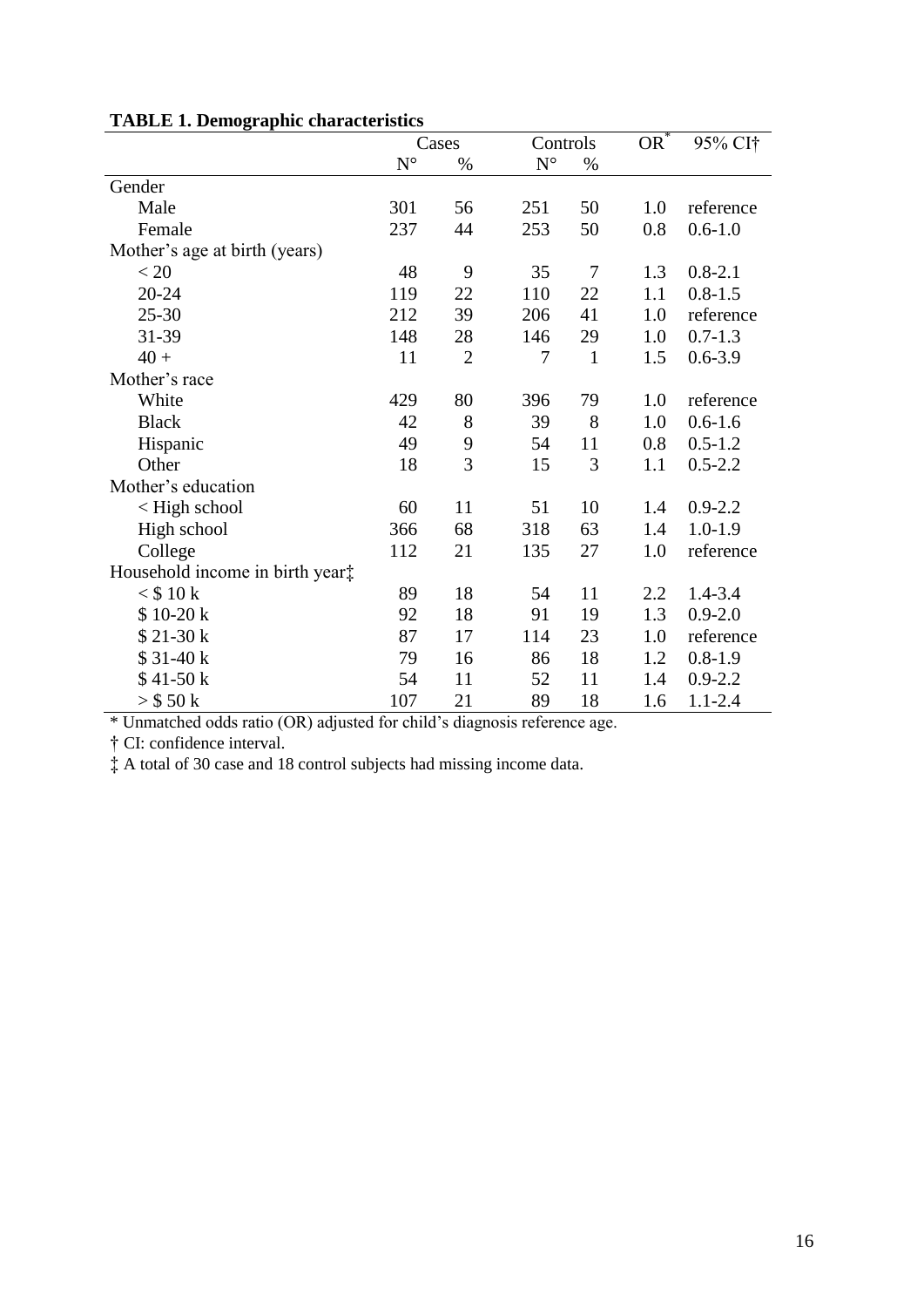|                                          | Cases       |                | Controls    |                | $OR^*$ | 95% CI†       |
|------------------------------------------|-------------|----------------|-------------|----------------|--------|---------------|
|                                          | $N^{\circ}$ | $\%$           | $N^{\circ}$ | $\%$           |        |               |
| Day care attendance                      |             |                |             |                |        |               |
| N <sub>0</sub>                           | 340         | 78             | 269         | 72             | 1.00   | reference     |
| Yes                                      | 97          | 22             | 103         | 28             | 0.81   | $0.56 - 1.17$ |
| Age at starting day care                 |             |                |             |                |        |               |
| No day care                              | 340         | 78             | 269         | 72             | 1.00   | reference     |
| $< 6$ months                             | 55          | 13             | 52          | 14             | 0.90   | $0.57 - 1.41$ |
| $\geq 6$ months                          | 36          | 8              | 42          | 12             | 0.72   | $0.43 - 1.22$ |
| Day care duration                        |             |                |             |                |        |               |
| No day care                              | 340         | 78             | 269         | 72             | 1.00   | reference     |
| $< 6$ months                             | 9           | $\overline{2}$ | 7           | $\overline{2}$ | 1.01   | $0.36 - 2.83$ |
| $\geq 6$ months                          | 88          | 20             | 99          | 26             | 0.75   | $0.52 - 1.10$ |
| Total hours day care exposure $\ddagger$ |             |                |             |                |        |               |
| No day-care                              | 340         | 78             | 269         | 72             | 1.00   | reference     |
| $< 500$ hours                            | 15          | 3              | 12          | 3              | 0.99   | $0.44 - 2.22$ |
| $\geq 500$ hours                         | 82          | 19             | 94          | 25             | 0.74   | $0.51 - 1.09$ |

#### **TABLE 2. Day care attendance and risk of neuroblastoma (year before diagnosis excluded)**

\* Unmatched odds ratios (OR) adjusted for child's diagnosis reference age, mother's race, mother's education and household income at birth year.

† CI: confidence interval.

‡ Total hours day care exposure took into account both day-care duration and number of day care hours attended per week.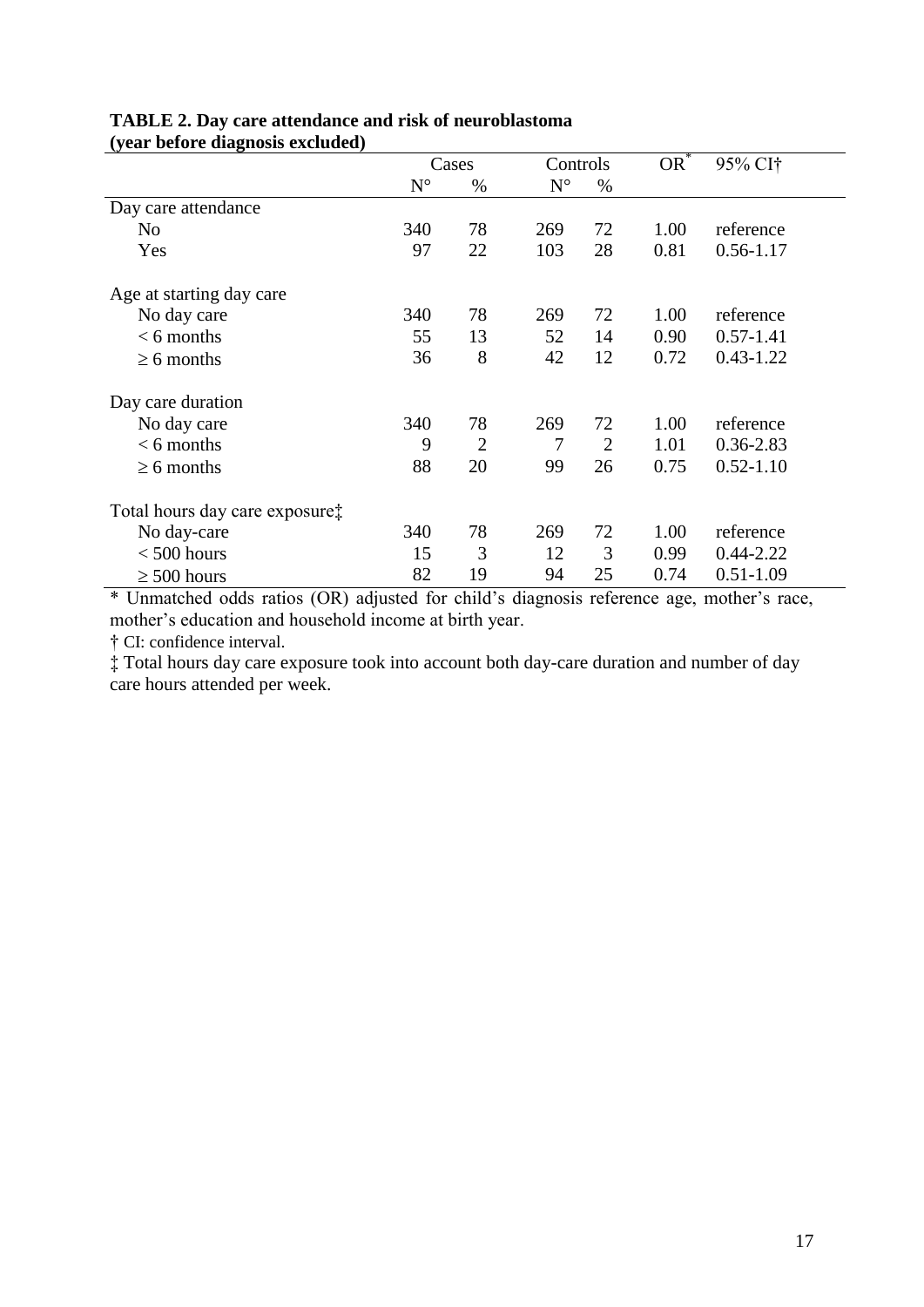|                                | Cases          |                | Controls    |                | $OR^*$ | 95% CI*       |
|--------------------------------|----------------|----------------|-------------|----------------|--------|---------------|
|                                | $N^{\circ}$    | %              | $N^{\circ}$ | %              |        |               |
| Infectious diseases            |                |                |             |                |        |               |
| Selected childhood infections† |                |                |             |                |        |               |
| Yes <i>vs</i> no               | 57             | 17             | 72          | 24             | 0.60   | $0.39 - 0.93$ |
| $\theta$                       | 273            | 83             | 231         | 76             | 1.00   | reference     |
| 1                              | 55             | 17             | 64          | 21             | 0.66   | $0.42 - 1.02$ |
| $2+$                           | $\overline{2}$ | 0.6            | 9           | 3              | 0.13   | $0.02 - 0.65$ |
| Ear infections                 |                |                |             |                |        |               |
| Yes <i>vs</i> no               | 254            | 80             | 210         | 69             | 1.76   | 1.20-2.58     |
| $\theta$                       | 65             | 20             | 95          | 31             | 1.00   | reference     |
| $< 1$ per month                | 190            | 61             | 167         | 55             | 1.62   | 1.09-2.41     |
| $\geq 1$ per month             | 55             | 18             | 39          | 13             | 2.13   | 1.24-3.66     |
| Other infections:              |                |                |             |                |        |               |
| Yes $vs$ no                    | 39             | 12             | 29          | 9              | 1.26   | $0.74 - 2.11$ |
| Allergies                      |                |                |             |                |        |               |
| Asthma                         | 18             | 5              | 25          | 8              | 0.69   | $0.36 - 1.34$ |
| Hay fever                      | 8              | $\overline{2}$ | 17          | 6              | 0.43   | $0.18 - 1.04$ |
| Eczema                         | 19             | 6              | 21          | $\overline{7}$ | 0.82   | $0.41 - 1.62$ |
| Any allergy§                   | 45             | 14             | 58          | 19             | 0.68   | $0.44 - 1.07$ |

## **TABLE 3. Infectious diseases, allergies and risk of neuroblastoma (children older than one year)**

\* Unmatched odds ratios (OR) adjusted for child's diagnosis reference age, mother's race, mother's education and household income at birth year, CI: confidence interval.

† Selected childhood infections included chickenpox, mumps, German measles and red measles.

‡ Other infection included upper and lower respiratory tract, digestive and kidney infection (ear infection excluded).

§ Any allergy included asthma, hay fever, other ear throat nose allergiy as rhinitis and sinusitis, eczema, and other dermatological allergy as urticaria, contact dermatitis, food dermatitis and hypersensitivity to drugs.